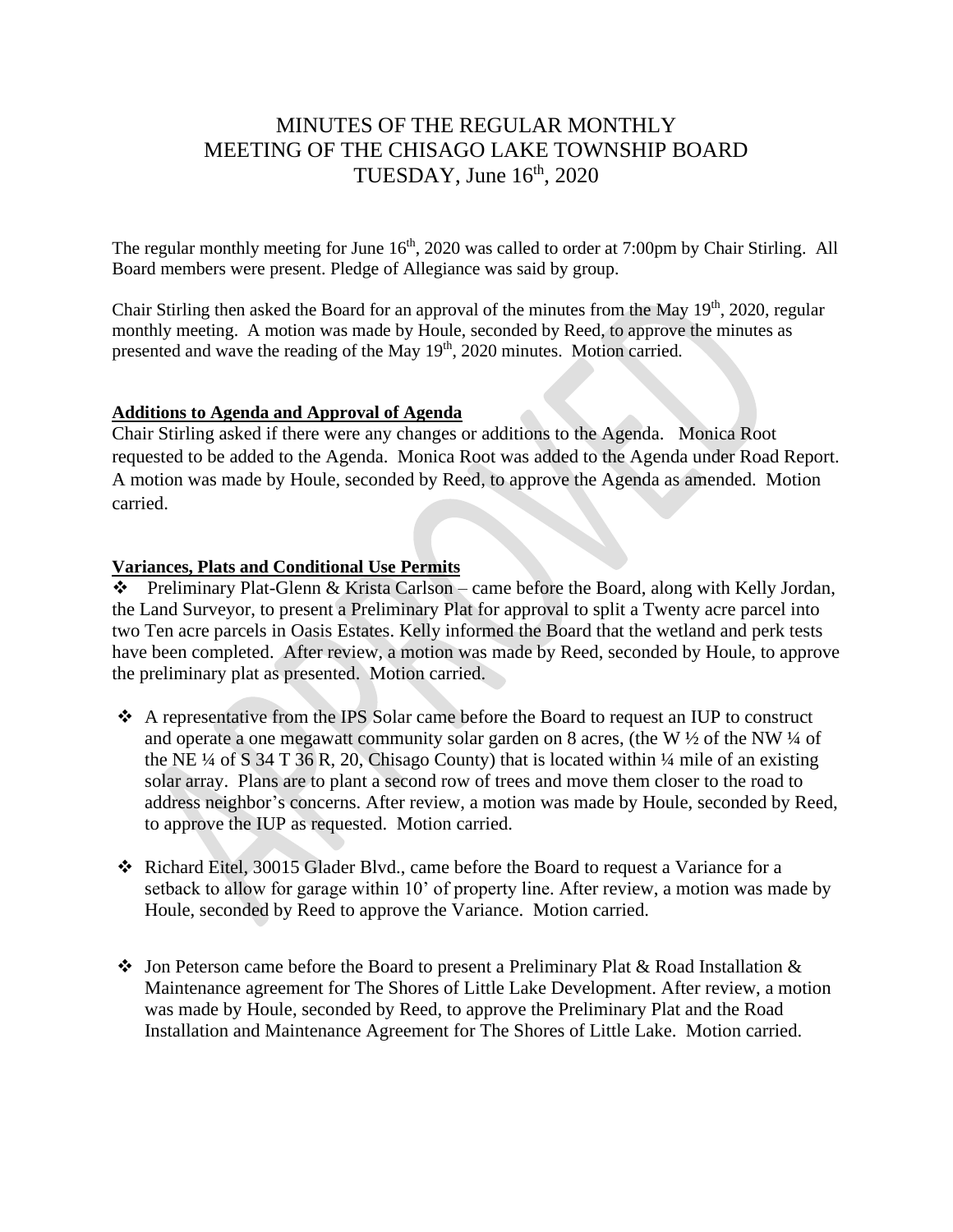#### Page 2 of June 2020 Minutes

#### **Old Business**

❖John Olinger, Lindstrom City Administrator, and Kay Mattson, City of Lindstrom Finance Director came before the Board to discuss the City of Lindstrom Estimated Fire Bill for 2020. Chair Stirling wanted to know why the increase of almost \$9000 from 2019 to 2020. Administrator Olinger informed the Board that one of the reasons for the increase was to replace the Svc packs, due to the current packs being obsolete. There was discussion to setup an annual meeting between the Township and City of Lindstrom in October to prepare us for increases. Administrator Olinger informed the Board that they are planning to build a new fire station within the next two years, so we will be seeing an increase in the Facility Rental Fee per year from \$7,500 to approx. \$13,000. No action was taken.

## **New Business**

.

❖ CTC Broadband Application - Chair Stirling informed the Board that CTC is going to put in a request for a one million dollar grant for 2020. We applied for the Grant in 2019 and was denied. We will do a joint grant application with Franconia again, due to some of the hubs needing to go through Chisago Lake to server residents in Franconia. After discussion a motion was made by Houle, seconded by Reed, to approve the submission of the grant. Motion carried.

❖ Discussion on Speed Limits on Township Roads. Chair Stirling informed the Board that residents that live on Malmberg road would like the speed limit reduced. The Sheriff's department did a study beginning on 6/8/20 to 6/14/20 and the average speed was between 30-40 mph, which did not result in excess speeding issues. The speed limit on that road is 55 mph but the Township and residents feel that is too fast for a gravel road. Residents present said the road is a hazard due to the sharp curves, gravel, and deep ditches, and they would like to see the speed limit lowered. Wikelius informed the residents present the Township is very limited on being able to lower speed limits. By law MN DOT has to prove the road is hazardous before the Township can lower the speed limit on a road. Chair Stirling informed the residents present that we have contacted MN DOT requesting a speed study to be done on this road and we are waiting to hear back from them.

❖ Clerk Peterson presented the Board with a list of Elections Judges for the 2020 Primary Election for approval. After review, a motion was made by Houle, seconded by Reed, to approve the list of Election judges presented for the Primary Election. Motion carried.

❖ The Board reviewed the proposed Short-Term Rental Housing Ordinance presented from the Environmental Services. After review, the Board had no changes to the proposed Short Term Rental Housing Ordnance presented.

❖ The Board received information from Chris DuBose, Chisago County Commissioner informing them that the four legislative caucuses have reached an agreement on a bipartisan bill to distribute \$841 million in funding to local governments under the federal Coronavirus Aid, Relief, and Economic Security (CARES) Act. The local funding components is known as the Coronavirus Relief Fund (CRF). These numbers are preliminary and subject to change, however the current estimates is that Chisago Lake Township is expected to receive is \$117,675 in CRF funding. Funds must be distributed to local governments by June 30, 2020, and any unused funds at the end of the year are returned to the federal government. The CARES Act is very clear that CRF funding MUST be COVID-19 related.